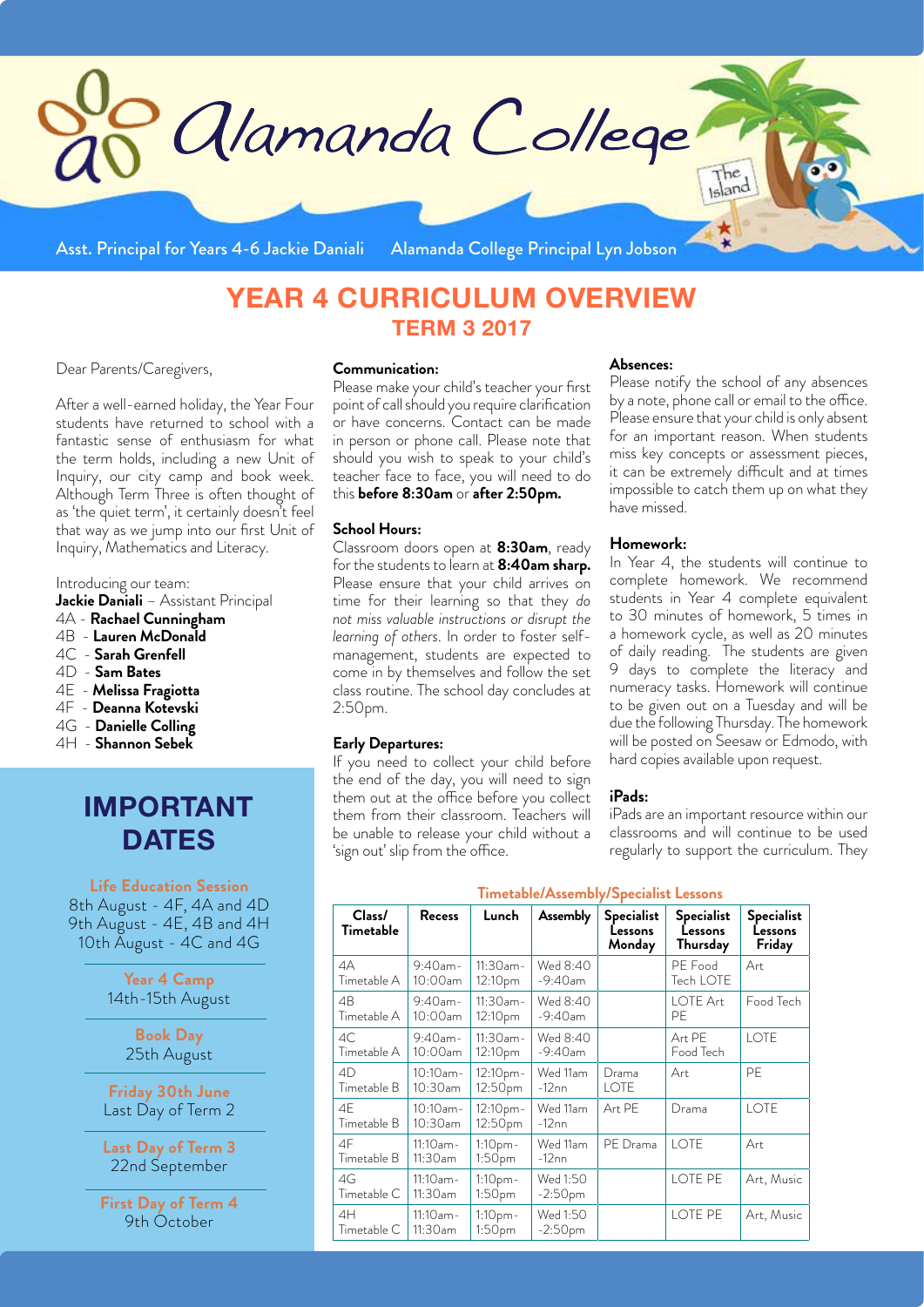

need to be brought to school fully charged, every day and will be the responsibility of the student. Students need to have their own iPad.

If possible, it would be ideal if you could purchase for your child their own headphones or earphones for class (they **do not** need to be expensive). During inquiry investigations, the students often need to view documentaries and news reports from sites such as 'Behind the News'. They also need to view tutorials when working on their personal learning goals or during Numeracy or Literacy rotations.

# **City Camp:**

Monday-Wednesday 1st-3rd August: We are extremely excited about our upcoming city adventure! The camp activities have been finalised. Students will receive a final note closer to the date of camp to provide final reminders.

Students will be participating in the following activities:

- Polly Woodside Tall Ship
- Walking Tour of Melbourne
- MSG Tour
- National Sports Museum
- Game on Interactive Sports
- $\cdot$  Ice Skating
- Melbourne Star Observation Wheel
- Striking bowling and Arcade Games
- Evening Disco, Trivia and team game
- Movie at Village Cinemas

# **Year 4 clubs:**

The Year 4 clubs will commence in week 3. Students will have an opportunity to participate in various clubs. The clubs will be an hour session held every Tuesday, fortnightly. They have selected from clubs such as woodwork, textiles, psychology, social studies, dance, sustainability, STEM (Science, Technology, Engineering and Mathematics), sport, games and photography. This will allow students to make new friendships and work with their friends from other timetables.

## **Personal Learning Goals in Year Four:**

To meet the needs of our students and extend their learning, students at Alamanda have their own personal learning goals. This means that they are being challenged at whatever level they are ready for. For example, in Numeracy, the Year Four teachers work together to run lessons/workshops that address goals to students needs. Students are also given time to independently pursue their goals through inquiry based investigations. The students have their own personal learning goals in Numeracy, Writing, Spelling and Reading and are expected to be working on these not only in specially organised sessions but also in their everyday activities. Students will continue to select personal learning goals through the use of the WA First Steps Continuum.



### **UNIT OF INQUIRY 4**

**Transdisciplinary Theme:** Where we are in Place and Time

**Central idea:** Modern Architecture reflects ancient innovation

# **Lines of inquiry:**

- Ancient innovations;
- Architecture and building designs;
- • Similarities and differences
- between present and past designs; • Change in design overtime that
- will shape future architecture;

**Assessment Task:** Students will be required to design a city or building that reflects ancient innovation.



#### **BOOK CLUB**

In Term 3 students will be participating in weekly book clubs. During these sessions students will be gathered in small groups to have respectful discussions about a text of interest. They will gain

an understanding of how our thinking when reading helps to comprehend our reading, and allows us to become more confident and knowledgeable readers. Students will practise analysing a text by applying the prediction, questions, clarifying and summarising strategies.

#### **AUTHOR STUDY**

The Year 4 students this term will be involved in an author study of 'Jeannie Baker'. Each week or two we will 'unpack' a different mentor text by this author, using SOLO Taxonomy. SOLO Taxonomy is a framework within which the students work through levelled questions or tasks based around the given topic. The use of SOLO allows us to upgrade the cognitive demand of the questions we ask and to scaffold students into deeper thinking and metacognition.

#### **NARRATIVES**

In Literacy, students will participate in whole class, small group and individual reading and writing experiences based on their needs, crucial reading and writing strategies. The Year Four students will be studying narratives as a text type. With the support of mentor texts, students will gain the understanding that the purpose of a narrative is to entertain and that writers manipulate language in order to engage the reader.

#### **Students will Know:**

• How to structure a narrative that flows cohesively; including an orientation, problem, climax and solution.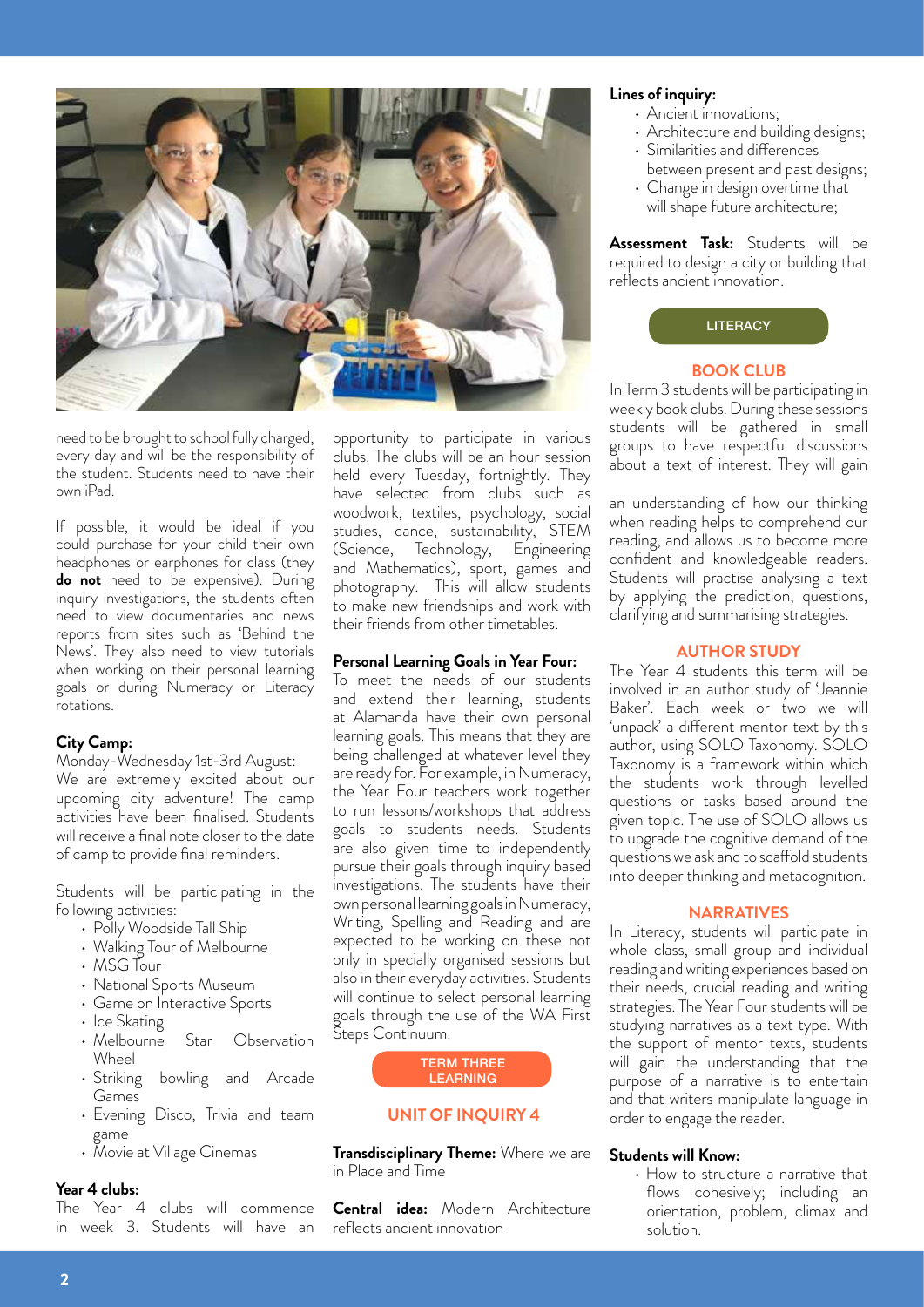- To use figurative language, show don't tell and narrative leads to orient, engage and affect the reader
- How to elaborate on ideas to skilfully develop their storyline, which is set out into thoughtful paragraphs incorporating complex sentences.
- To maintain a sense of setting and atmosphere throughout their writing
- To develop their character/s by adding descriptions about their feelings, speech and actions.
- •Using revising strategiestoenhance their writing through precise and effective word choice.
- To use basic punctuation and spelling knowledge to ensure the reader is able to read smoothly and efficiently.
- To attempt to use more complex words to enhance their vocabulary.

# **Students will be able to:**

- •Plan, draft and publish a narrative by developing a storyline, characters and setting.
- Revise and edit a narrative to correct punctuation and spelling so the reader is able to read it smoothly and efficiently.
- Make deliberate language choices in order to entertain the reader and effectively convey their message.

#### **SPELLING**

Spelling includes the explicit teaching of spelling strategies as well as spelling investigations. Time is given to work on personal spelling goals and lists. The Year Four Spelling Program is planned around the needs of the students but includes the development of Phonological (sounds), Visual (the way words and letter combinations look), Morphemic (meaning) and Etymological (word origins) knowledge. As well as this, spelling is naturally integrated throughout the reading and writing program throughout the day. The Year Four teachers strive to seize teaching/learning opportunities to address needs that come to light in the course of other learning experiences.

#### **HANDWRITING**

The Year Four students have regular, explicitly modeled handwriting sessions. We have begun with revision of correct letter formation, entries and exits. Students self assess their own letter

spacing and size, the spacing between words and slope. Cursive writing is beginning to be introduced to those students who are ready.

#### **ORAL LANGUAGE**

Students will have the opportunity to participate in both individual presentations and group discussions. They will be encouraged to use tone, volume, pace, intonation, eye contact and gesture to enhance meaning. In our Units of Inquiry, students will be required to perform oral presentations.

#### **NUMERACY**

This term in Numeracy, the Year Four teachers will be working on key concepts from all strands. Teachers will strive to support the specific areas of need for each student. The following concepts will be addressed in Term Three:

#### **NUMBER AND ALGEBRA**

- Investigate number sequence involving multiples of 3, 4, 6, 7, 8 and 9.
- Recall multiplication facts up to 10 x 10 and related division facts
- Develop efficient mental and written strategies and use appropriate digital technologies for multiplication and for division where there is no remainder.
- Explore and describe number patterns resulting from performing multiplication.
- Solve word problems using number sentences involving multiplication or division where there is no remainder.
- Use equivalent number sentences involving addition and subtraction to find unknown quantities.

#### **MEASUREMENT AND GEOMETRY**

- Use simple scales, legends and directions to interpret information contained in basic maps.
- Compare angles and classify them as equal to, greater than or less than a right angle.

If you have any questions, queries or concerns, please do not hesitate to contact your child's classroom teacher.

Thank you,

**Deanna Kotevski, Lauren McDonald, Rachael Cunningham, Shannon Sebek, Sarah Grenfell, Melissa Fragiotta, Sam Bates, Danielle Colling**

ART

Working towards end of Level 4, students plan and make artworks that are inspired by artworks they experience. They use materials, visual conventions, techniques and processes to express their ideas in artworks. Students discuss how artist's express ideas and use materials, techniques and visual conventions in artworks from a range of places, times and cultures. They also discuss and evaluate the art making processes, materials and techniques they use to express their ideas.

This Term in Art, we celebrate Book Day by choosing a book for each year level, focusing on the illustrations and the effect that artwork has on telling the story. Grade 4 students will be inspired by the book, 'The boy who just kept drawing' by Kay Haring.

Students will understand the effect his work had on the art scene, particularly in the New York subways and the way a simple design can express such emotion with only a few simple line drawings.

In doing so students will build upon their art knowledge and understand, that Art can be accessible and doesn't have to conform.

To demonstrate their understanding of how authors, use Illustrations to help create a narrative in picture story books, students will interpret their understanding of Keith's work by developing their own figurative language and display their final artwork as a large-scale image.

Along with our focus on International Mindedness, the PYP Learner Profile has been incorporated to guide the students to understand how good learners learn and therefore take responsibility for their learning in the Art room. The Learner Profile encourages all children to be inquirers, knowledgeable, thinkers, communicators, principled, openminded, caring, risk-takers, balanced and reflective.

#### **Miss. O'Toole, Miss Hendry, Miss Cicivelli**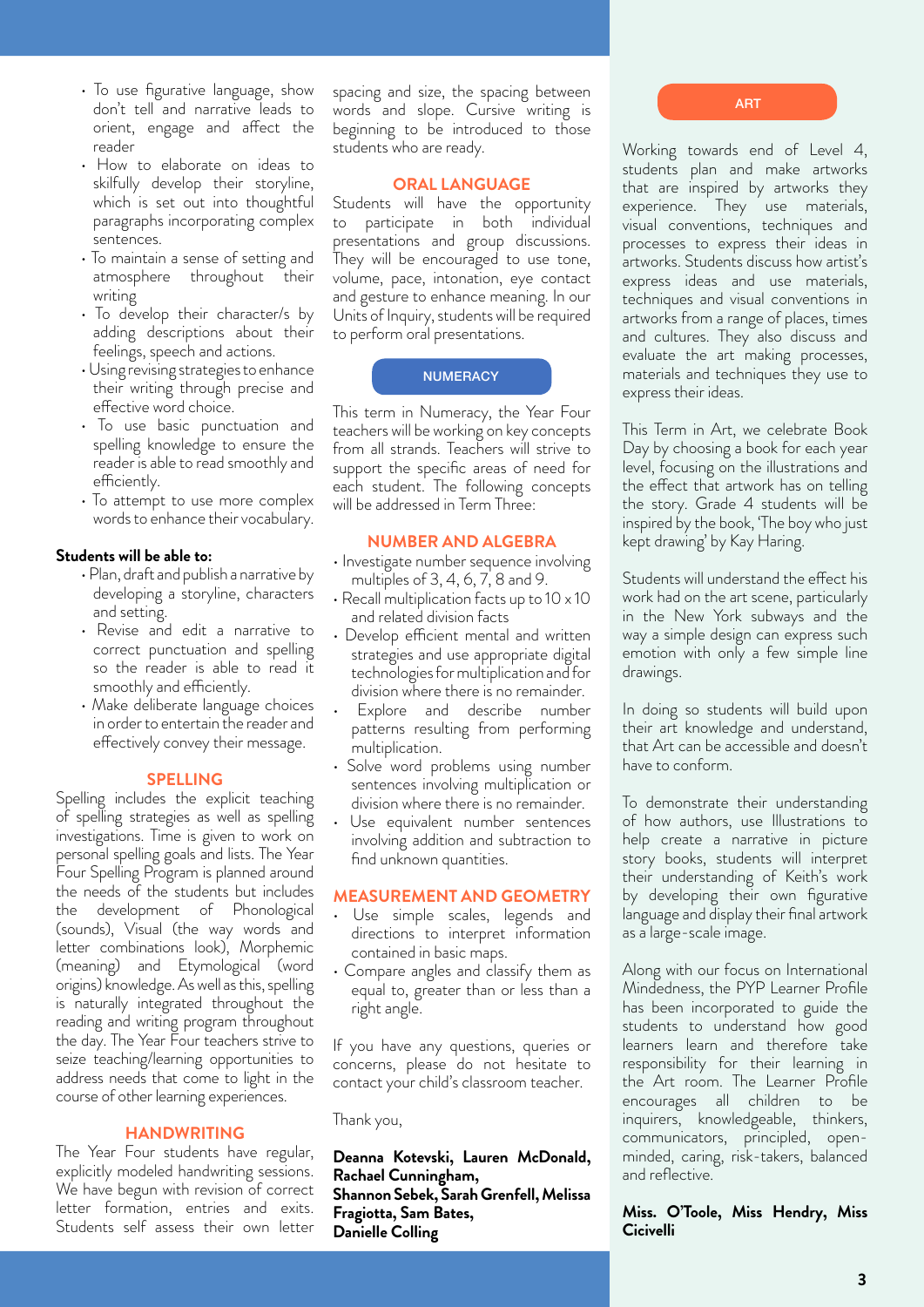

At Level 4, students perform a broad range of complex motor skills. They demonstrate a wide variety of motor skills and apply them to basic sport specific situations. They create and<br>perform coordinated movement coordinated movement sequences that contain a variety of motor skills and movement patterns. They participate regularly in physical activities for the purpose of improving skill and health, and identify and describe the components of healthrelated fitness. They begin to use basic games' tactics. They work with others to achieve goals in both cooperative and competitive sporting and games' situations, explain the concept of fair play, and respect the roles of officials. Students follow safety principles in games and activities.

Students will begin Term 3 participating in a unit on Soccer. Students will learn about the correct positioning of their feet and legs when dribbling the soccer ball, working to increase the accuracy and speed of this skill. They will practise using the inside, outside and the front of their feet to control the ball, and kicking accurately to targets at increased distances. Students will be learning to juggle the ball using their feet and knees and trap the ball using different body parts. There will be a focus on building confidence when playing around the goal area, using effective striking techniques and undertaking duties of a goalkeeper. Students will practise using space to get the ball from their teammates, and work on stealing the ball from their opponent using a range of defensive techniques. Throughout the unit, students will continue to

build upon essential skills to maximise teamwork and sportsmanship.

Later in the Term, students will be completing an athletics unit, which will lead up to the athletics carnival that is taking place at the end of the Term. Students will participate in track events such as the 100m and 200m sprint, and progress to 400m race and relays. They will also participate in field events such as shotput and discus. There will be a strong focus on minor teamwork challenge, requiring students to show cooperation and commitment in their groups, using effective communication to achieve the best results for their team.

Throughout every PE lesson, students are expected to display the PYP Learner Profile and Attitudes to ensure that each student takes responsibility for their own learning and is respectful to the learning of others. We encourage all students to be risk-takers, inquirers, open-minded, effective communicators, caring and reflective during PE.

At Alamanda College, we aim for maximum participation in PE and ask for students to wear their PE uniform and to bring a drink bottle to all PE classes. If your child cannot participate in a PE lesson, then please send them to their PE teacher with a signed note outlining the reason for their nonparticipation.

Thank you, **PE Team**

# P.E. **P.E.** CHINESE –MANDARIN

At Level 4, students discover the distinctive features of the spoken language and begin to use Pinyin and tone marks to practise syllables and tones they encounter in new words. Students use Pinyin to write, knowing that characters represent the real form of writing in Chinese. They notice similarities and differences between the patterns of the Chinese language and those of English and other familiar languages.

In Term 3, students will be learning about Sports, as part of the Transdisciplinary Theme "How we express ourselves". A range of common sports, such as 足 球(soccer), 排球(volleyball), 篮球 (basketball), 游泳(swimming), and 体操(gymnastics), will be introduced to Grade 4 students. They will apply the focused vocabulary to explain what they like and dislike, what they can and cannot play in regards to sports in Chinese, this will be attempted both verbally and written. Students will be encouraged to apply the Chinese sentence patterns to conduct a selfintroduction about sports using the Application Toontastic or iMovie.

In learning and consolidating the topic, students will practise speaking and reasoning skills whilst learning how to name different sports in Chinese and distinguish the difference between 打 (play via hands) and 踢 (kick). They will have opportunities to participate in group learning, whole class games, as well as pairing up activities. They will also work independently to practise listening, reading, writing and speaking in Chinese.

Students are encouraged to inquire, think, reflect, communicate, and cooperate. In class, the activities will reflect the attributes of Learner Profile. The PYP attitudes of curiosity, commitment, enthusiasm, and creativity are incorporated in teaching and learning.

**LOTE Team**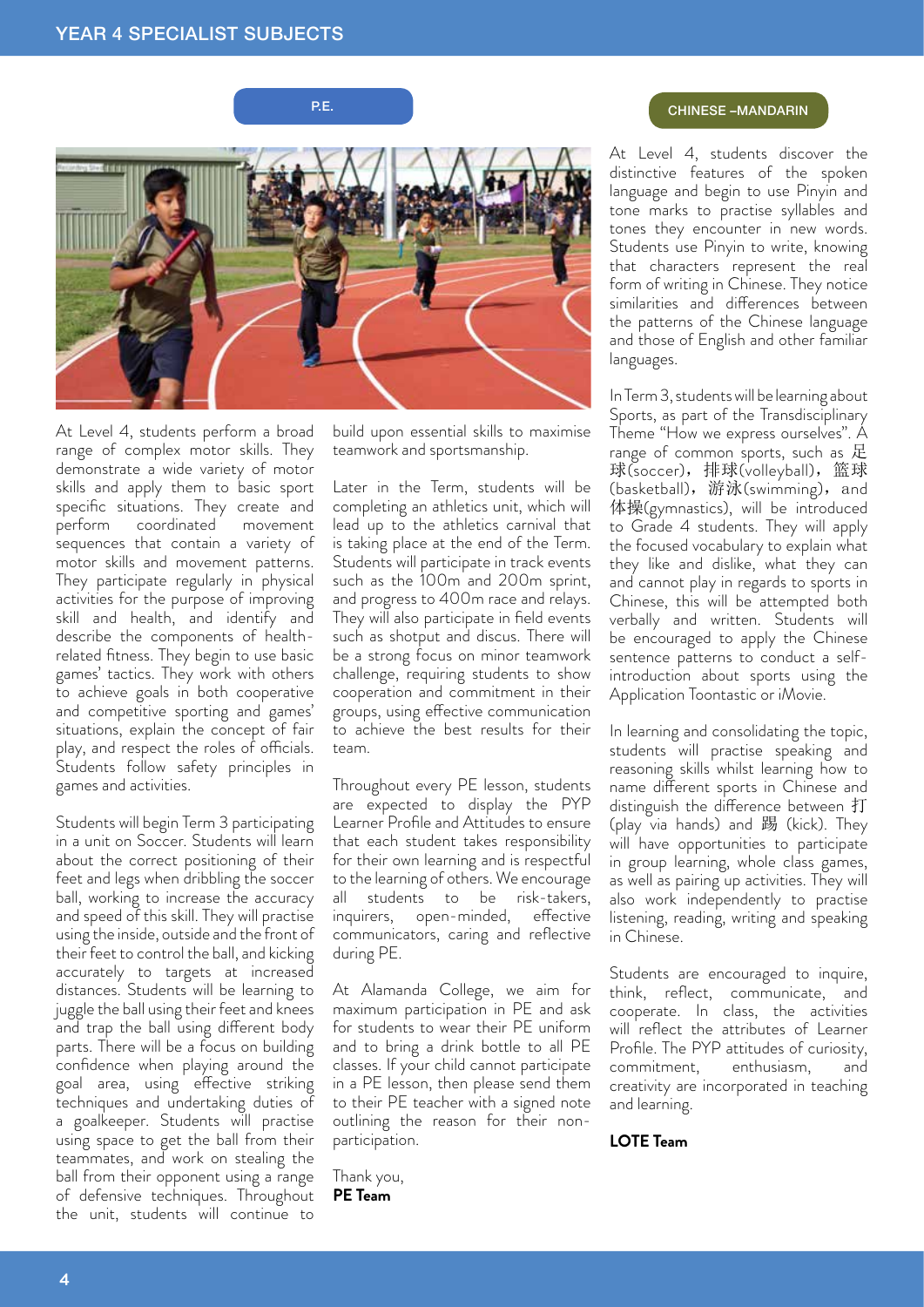

In Grade Four, students apply and develop their arts knowledge by exploring arts processes and ways to communicate concepts arising from their personal experiences and from the world around them. Students discuss the possibilities of communicating without words, and create performances based on images, music or concepts.

Throughout the program, students will be exposed to a wide variety of sources to generate creative ideas. Our focus for the fist unit is traditional Greek Theatre and Greek Mythology. Students will be inquiring into the history of theatre in Ancient Greece, and create their own ensemble performances based on different stories of Greek Mythology. Children will use the traditional stories to explore character and dramatic representations of a story. As part of this process children will be guided to understand negotiation skills and an ability to negotiate with others.

Students will begin inquiring into the different roles involved in theatre crafting; experimenting with directing other students in the performance making process. Using personal experiences as a stimulus, students will work collaboratively as actors and directors to create a narrative performance. Students will be encouraged to take responsibility when directing others in how the performance is presented.

We will be using the PYP Learner Profiles in class to guide the students understanding of how a good learner involved themselves in their learning, and therefore take responsibility for their learning in the classroom. The students will be encouraged to develop the PYP Learner Profile attributes of being risktakers with their learning, approaching new ideas with enthusiasm and curiosity.

#### **Mr. Sean Moran**



At Level Four, students will develop their ability to communicate with voice and instruments during a 13-week program. In Music, students will learn the importance of music in our lives with our Unit "Why Music Matters".

Through pitched and non-pitched instruments, movement, games, singing, and rhythmic exploration, students at Level Four will develop their own innate musical talents in a way that is immediately successful and rewarding. To build a sense of belonging, students will collaborate together with voice and movement using ribbons and scarves. Rhythmic skills and co-ordination will be taught as they participate in parachute movement activities and fun games.

Students will understand how rhythm and melody can be used to express thoughts and feelings. Throughout the program, they will collaboratively learn how to sing "True Colours" and "In The Jungle" with percussion instruments, ukuleles, and xylophones. With the use of the Primary Years Program Attitudes, students will learn how to manage impulsivity, and use a growth mindset to achieve personal goals in Music.

# **Mrs. King**

### FOOD TECH

**Central idea:** Human health depends on the choices we make

**Lines of Inquiry:** Different cooking methods and the nutritious benefits

During this term in Food Technology, Grade 3/4 students will be developing

their understanding of different cooking methods, such as boiling and frying. Students will study the theory behind different cooking methods, then they will follow that with a practical week where they can practice their new skills and create something healthy and yet tasty. They will also begin developing their creativity as they contribute to what recipes they create. They will use a website called Survey Monkey and select which recipes they would prefer to cook the following week.

This is in preparation for later years when they independently create their own recipes and order their own ingredients. Additionally, students will learn how to read a recipe and how to follow the instructions. During every session, the students will be required to bring along their iPad as they will be recording their learning each week using applications such as Explain Everything. This application allows students greater freedom in how they express themselves and demonstrate their understanding. For example, students can use voice recording, movies, photos and screen pointers to make their presentation more engaging.

I strongly encourage students to practice their skills at home, so wherever you can give your child the opportunity to assist in the kitchen. But most importantly ensure that they also clean up afterwards. I encourage experimentation as it helps develop creativity.

**Mrs. Sylaidos**

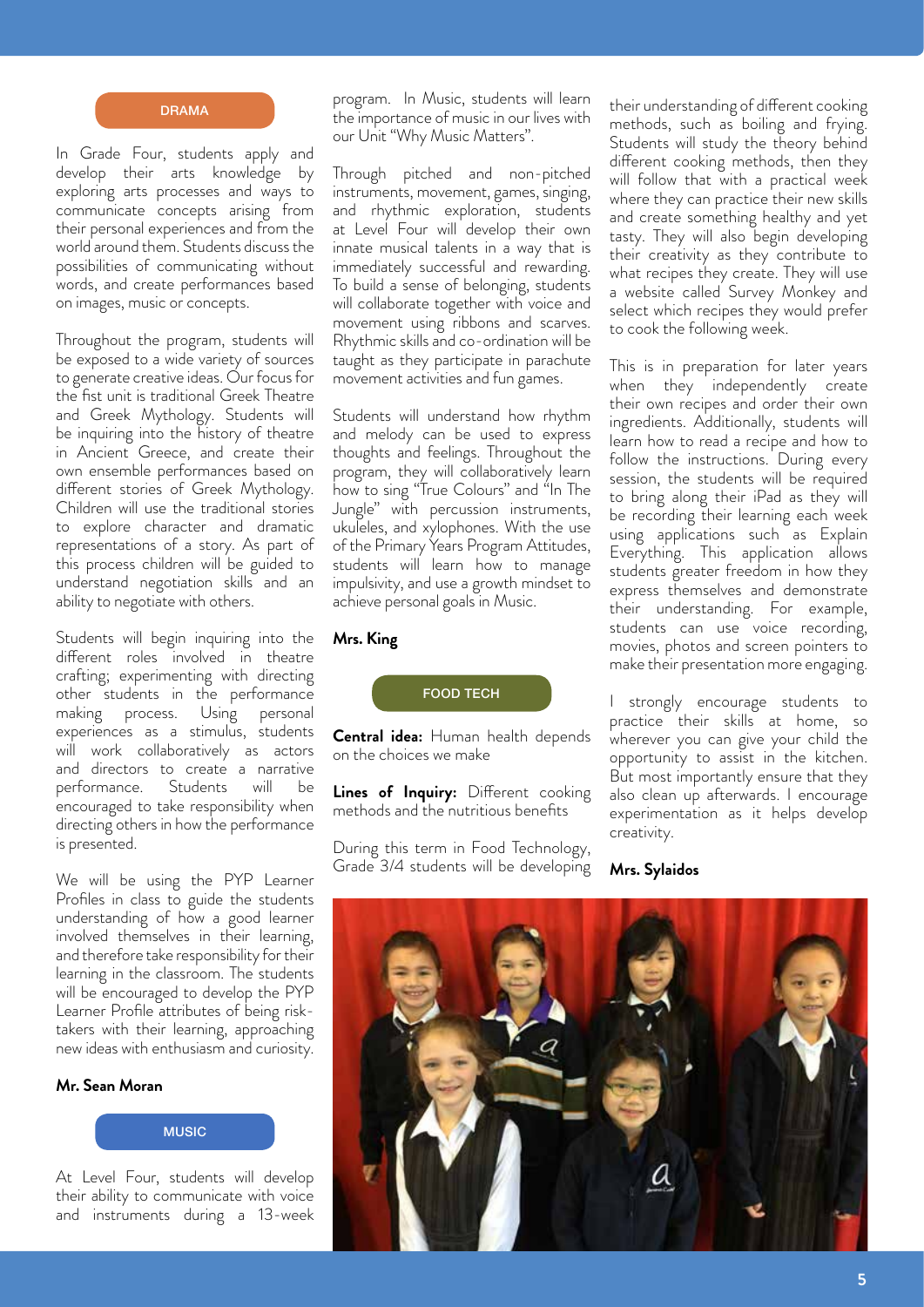# **YEAR 5 CURRICULUM OVERVIEW TERM 3 2017**

Dear Year 5 Parents/Caregivers,

After a much needed holiday break we've made it to Term 3 and hit the ground running.

Knowing Alamanda College, Term 3 is sure to be action packed! Some of the events coming up include a fantastic Science incursion; Book Parade Day and a mini Science exhibition that we will present at the conclusion of our Unit of Inquiry.

# **IMPORTANT DATES**

#### **Life Education Session**

14th August - 5A 16th August - 5C and 5E 17th August - 5D, 5B, and 5F

# **Fizzics Science Show Incursio** 4th August

**Book Fair/Character Day** 25th August

# **Year 5 Mini Science Exhibition**

At conclusion of unit - TBA

**Last Day of Term 3** 22nd September

**First Day of Term 4**  9th October

# **CURRENT UNIT OF INQUIRY**

#### **Transdisciplinary Theme:** How the world works

An inquiry into the natural world and its laws, the interaction between the natural world (physical and biological) and human societies; how humans use their understanding of scientific and technological advances on society and on the environment.

# **Our Central Idea:**

Scientific understanding develops through questioning and discoveries.

Within this unit:

#### **Students will UNDERSTAND:**

- That our scientific understanding develops through questioning and discoveries.
- The PYP Inquiry Cycle.
- The Key Concepts 'Form', 'Function' and 'Change' and how these relate to particular scientific topics.

#### **Students will KNOW:**

- About scientific knowledge, processes and discoveries.
- What is meant by 'Scientific method'.
- About the different ways of representing scientific findings.
- • About the communication and validation of scientific principles.
- How to use our scientific understanding to take action.
- About the PYP Inquiry Cycle.

# **Students will BE ABLE TO:**

- Write their own Central Idea linked to the overarching Central Idea: 'Scientific understanding develops through questioning and discoveries'. Their Central Idea will focus on an aspect taken from one of the four areas of Science from the Science scope and sequence overview in the Australian Curriculum.
- Write an explanatory text or information report based on their Central Idea.
- • Communicate and present their learning from throughout the unit at a mini exhibition for the school community.
- Demonstrate their understanding of the PYP Inquiry Cycle through a presentation of their learning at a mini exhibition for the school community.



In Literacy sessions, students participate in whole class, small group and individual reading and writing experiences based on their needs, crucial reading and writing strategies and the concepts involved in each unit. Mentor texts play a key role in the teaching of both reading and writing at Alamanda College. These texts serve as writing exemplars to study and learn from.

#### **Informational Texts:**

In Term Three, the students will be reading and writing informational texts. In particular, explanatory texts and information reports. In line with the Australian Curriculum and First Steps Writing Continua:

#### **Students will UNDERSTAND that:**

- An explanatory text is used to explain (describe) how or why a process occurs.
- Information texts provide readers with detailed information on a chosen topic.

Students will KNOW that:

- Explanations begin with a title, a strong definition or statement about the phenomenon/topic, followed by a logically sequenced description of the process and a conclusion.
- Explanatory texts may include subtitles.
- • Information texts begin with a title, an introduction, subtitles, paragraphs and a conclusion.
- Logically sequenced, detailed paragraphs are used in both text types.
- Visuals such as labelled diagrams or photographs are used to further illustrate an aspect described in the text or to fully demonstrate an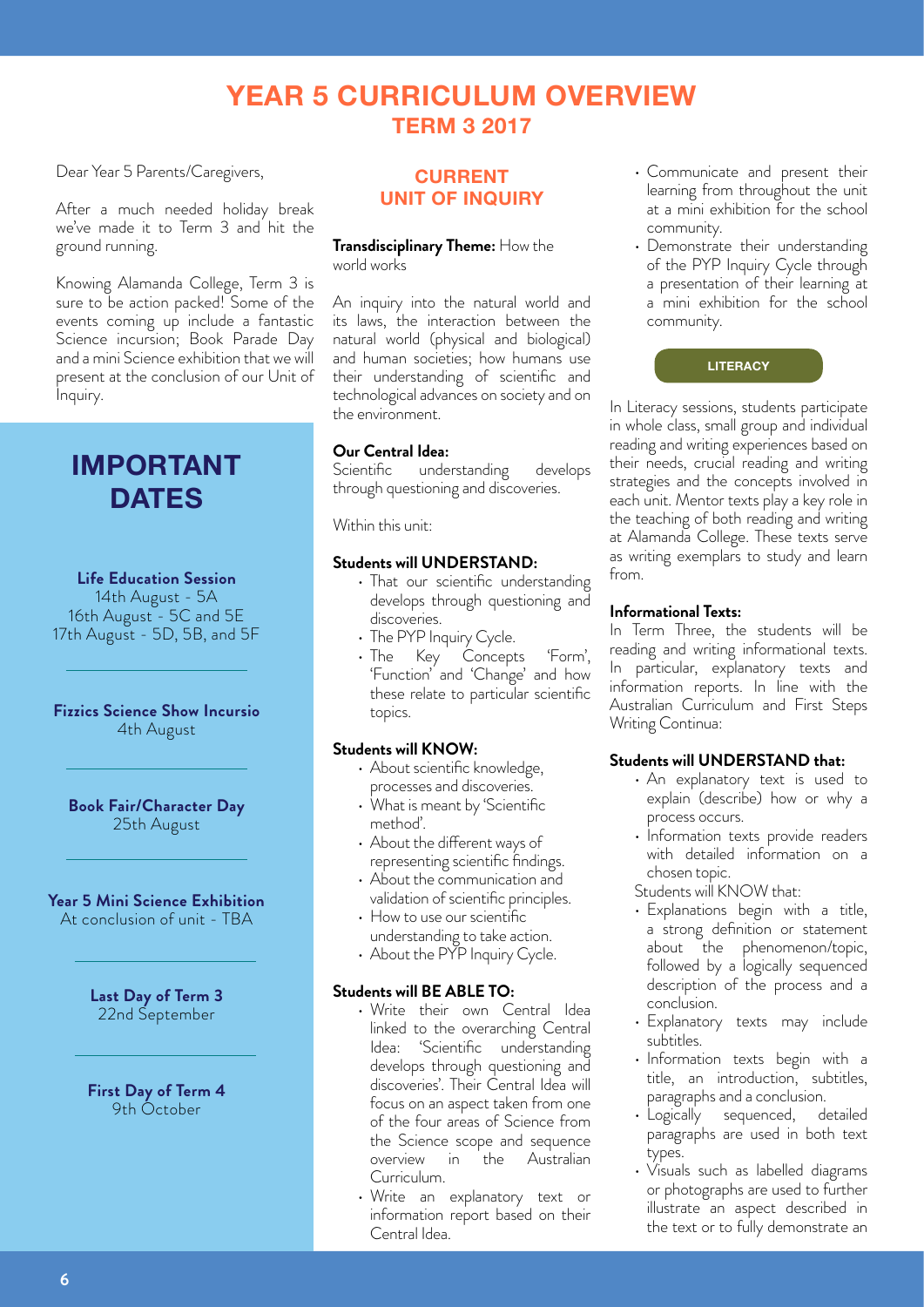entire section of the process/topic.

- Both text types use formal, subject specific vocabulary such as evaporation, degradation etc.
- Cause and effect linking words are used, such as 'because of', 'due to', 'therefore', 'as a result' etc.
- In explanatory texts, the use of time connectives are included, such as 'after that', 'then', 'next' etc.
- Both text types are written in third person and in present tense.<br>References/bibliography should
- References/bibliography be included to acknowledge the sources used to gather information.
- A glossary should be included if technical language has been included.

# **Students will BE ABLE TO:**

• Write an explanatory or informational text following the correct text structure and using appropriate language features.

The key goals associated with writing informational texts are:

**PHASE 4:** Use a variety of simple, compound and extended sentences; Group sentences containing related information into paragraphs; Demonstrate the ability to develop a topic; Organise the structure of writing more effectively; Use a variety of linking words such as so, because, if, next, after, before, first; Select vocabulary according to the demands of the audience and purpose ie subject specific vocabulary; Punctuate simples sentences correctly.

**PHASE 5:** Use a variety of simple, compound and complex sentences; Organise paragraphs logically to form a cohesive text; Conduct research effectively in order to select appropriate information; Develop a topic fully; Sustain coherence and cohesion throughout; Use a range of linking words (thus, furthermore, in addition); Signal cause and effect (if, then, because, so, since, results in, brings about, hence, consequently, subsequently); Use a range of words that clearly and precisely convey meaning; Sustain appropriate language throughout; Demonstrate accurate use of punctuation.

**PHASE 6:** Generate, explore and develop topics and ideas; Deliberately structure sentences to enhance a text according to audience and purpose; Develop ideas and

information clearly, sustaining coherence throughout; Select and manipulate words for their shades of meaning and impact; Evaluate and synthesise information from a variety of sources to support view.

# **Reading Strategies:**

For independent reading and reading groups/book clubs, students read texts provided by their teacher or on their iPads and laptops using apps such as 'Epic', 'Literacy Planet' and 'iBooks'. They also have access to year level libraries for their learning.

# **Within Reading: Students will UNDERSTAND that:**

- The purpose of non-fiction texts such as explanations and information reports is to provide factual information about a particular topic.
- We can use our knowledge of text structure to locate and understand the information provided.
- • Note taking, paraphrasing and summarising are crucial skills when researching for our own factual texts.

### **Students will KNOW:**

- Effective readers actively read for meaning throughout the entire text. This includes activating prior knowledge; making predictions; identifying the main idea of a text; using their knowledge of the text structure to find/return to information; clarifying unknown words/information; asking questions; making connections; and summarising.
- That non-fiction texts usually include: a title, introduction, subtitles, paragraphs, conclusion and visuals such as labelled diagrams and photographs. Depending on the purpose of a particular text they may also include a contents page, index, glossary and references/ bibliography.
- • What it means to summarise and paraphrase.
- How to locate directly and indirectly stated information.
- How to identify key points and take notes and sketches for a purpose (Cornell Note Taking).

#### **Students will BE ABLE TO:**

**PHASE 4:** Select appropriate material and adjust reading strategies for different texts and different purposes, i.e. skimming for particular facts, scanning for a key word; Use a range of strategies effectively to find relevant information in texts - eg: a contents page or index.

**PHASE 5:** Return purposefully to make connections between widely separated sections of a text; Apply basic research skills effectively such as identifying informational needs, using knowledge of text organisation and extracting relevant information from a data base, catalogue or book.

**PHASE 6:** Identify and integrate layers of facts and concepts within a text; Synthesise information within and across texts; Select key information and ignore irrelevant information; Apply understanding of text structure to the acquisition, organisation and application of information; Formulate and apply research strategies.

# **AUTHOR STUDY, MENTOR TEXTS AND SOLO TAXONOMY**

This term, the Year Five students are undertaking an author study on 'Nicola Davies. Every 1-3 weeks we will 'unpack' a different mentor text by this author, using SOLO Taxonomy. SOLO Taxonomy is a framework within which the students work through levelled questions or tasks based around the given text. The use of SOLO allows us to upgrade the cognitive demand of the tasks we undertake and to scaffold students into deeper thinking and metacognition.

#### **SOLO TAXONOMY LEVELS**

#### **Lower-Order Thinking Skills – These tasks test students' surface thinking: Uni-structural** – the students can

identify one idea.

**Multi-structural** – the students are able to identify a number of ideas, but are not yet able to see the connections between these ideas.

# **Higher Order Thinking Skills – These tasks test deep thinking**

**Relational** – the student sees the significance of how various pieces of information relate to one another.

**Extended abstract** – the student conceptualises at a level extending beyond the text. They are able to transfer their understanding to new situations and concepts.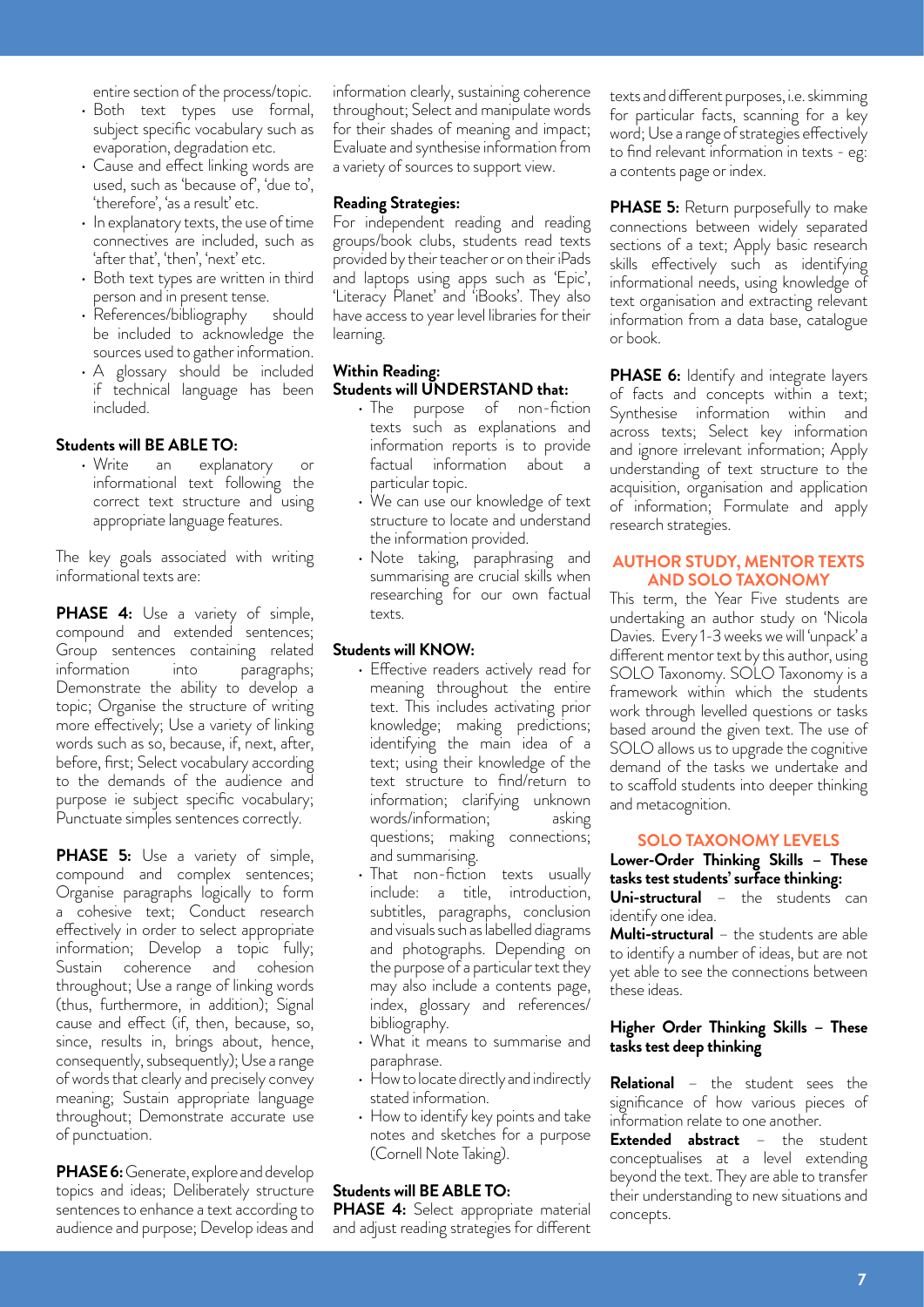

To begin with, the Year 5 team are beginning to unpack the text 'Just Ducks' by Nicola Davies. We will use this as a mentor text for note taking and as a springboard to continue our researching skills when learning about ducks. We will identify the descriptive language within the text, manipulating this language into a free verse poem. In addition, we will be completing our SOLO tasks on the text.

# **LITERACY GOALS**

In Literacy, the classes set whole group reading and writing goals based on the text type/s being studied, however, the students also have additional personal goals of their own.

Students are expected to be working on their goals throughout the day (where appropriate) and will be given time to independently work on them through inquiry based investigations. They are also encouraged to develop their Literacy skills and achieve their learning goals by using apps such as Literacy Planet.

#### **SPELLING**

Spelling is an important focus for the Year Five team. Our spelling program runs regularly and includes the explicit teaching of spelling strategies as well as spelling investigations. Time is given to work on personal spelling goals. The Year Five Spelling Program is planned around the needs of the students but includes the development of Phonological (sounds), Visual (the way words and letter combinations look), Morphemic (meaning) and Etymological (word origins) knowledge.

As well as this, spelling is naturally integrated throughout the reading and writing program each day. The Year Five teachers strive to seize teaching/learning opportunities to address needs that come to light in the course of other learning experiences.

#### **WRITER'S NOTEBOOK**

Wherever possible, we will continue to provide the students opportunities to develop their writing skills through their 'Writer's Notebook'. A writer's notebook is a special book where the students are able to react to the world around them. In this notebook, they can record their observations, wonderings, thoughts, feelings, experiences and ideas. These begin as 'seeds' that can serve as stimuli for more formal writing. The writer's notebook is a safe place in which the writer may develop his or her writing skills by taking risks and experimenting with language.

**NUMERACY**

With the use of assessment data, the Year Five teachers develop an understanding of their students' abilities and understanding of mathematical concepts. This data is used to support the students in selecting personal learning goals from each strand (Number and Algebra, Measurement and Geometry and Statistics and Probability). The teachers then plan and run fluid workshops, within and across classes to best meet the needs of every student. Throughout this term, we will provide workshops including the following areas, as needed:

#### **Number and Algebra:**

• The accurate and rapid recall of addition, subtraction, multiplication and division number facts (time will be given for daily practise);

- Strategies for solving worded number problems.
- Money and financial mathematics.
- Revision of addition, subtraction, multiplication and division operations;
- Representing and ordering numbers to the hundreds of thousands and beyond;
- • Comparing, ordering, adding and subtracting fractions;
- Comparing, ordering and representing decimals.

#### **Measurement and Geometry:**

- Units of measurement length, area, volume, capacity, mass.
- Time.
- Mapping.
- Angles.

#### **Statistics and Probability:**

- Chance and probability.
- Data representation and interpretation.

The students will also be given time to work on their goals independently or with other students with the same goals. Students are encouraged to use sites/apps/ programs such as Mathletics, Alamanda Maths, Khan Academy and Math Antics to develop their mathematical understanding and achieve their goals.

A new focus this term is the introduction of an Advanced Senior School Math group (Math Extension). During this time, the other students attend workshops across the year level, depending on their personal learning goals.

#### **YEAR FIVE AND SIX SPORT/ OUTDOOR GAMES**

Each Friday, the Grade 5/6 students come together for an outdoor sport session or game. The students are divided into their house groups, and rotate through four activities for the term. Each house every week is scored based on effort, teamwork, sportsmanship and behaviour. The sports for this term are: Continuous Kickball, Newcomb/Tunnel Ball, Speed Ball and Medical Warfare. Please ensure that students are wearing their sports uniform on Fridays!

#### **COMMUNICATION**

Please make your child's teacher your first point of call should you require clarification or have concerns. Contact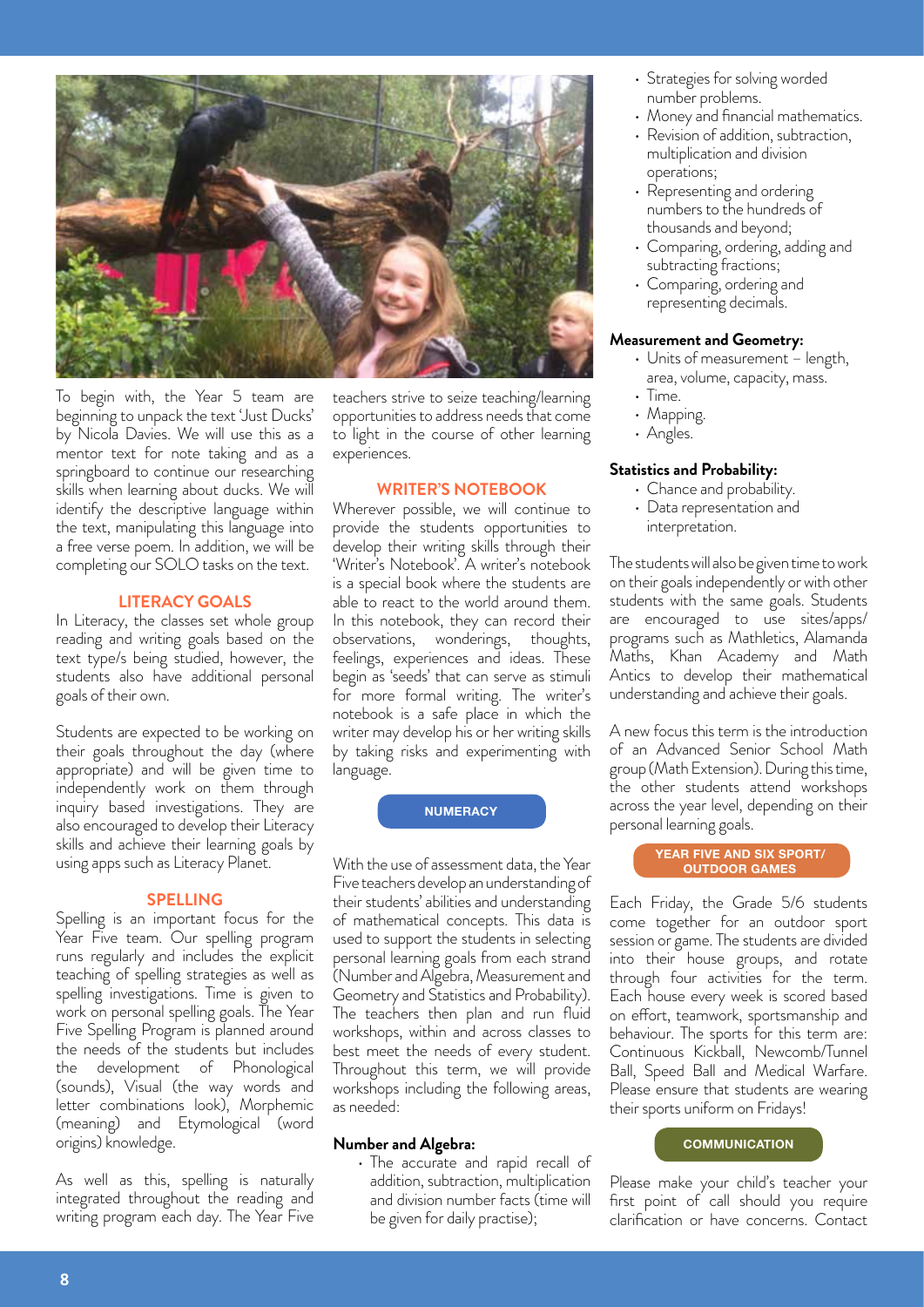or phone call. Please note that should you wish to speak to your child's teacher face to face, you will need to do this **before 8:30am or after 2:50pm**. You will need to pre-book a time if you feel you will need longer than a few minutes.

#### **SCHOOL HOURS**

Classroom doors open at **8:30am**, ready for the students to learn at **8:40am sharp.** Please note that students who arrive after 8:40am are marked as late on the roll. Please ensure that your child arrives on time for their learning so that they do not miss valuable instructions or disrupt the learning of others. In order to foster self-management, students are expected to come in by themselves and follow the set class routine. The school day concludes at 2:50pm

#### **EARLY DEPARTURES**

If you need to collect your child before the end of the day, you will need to sign them out at the office before you collect them from their classroom. Teachers will be unable to release your child without a 'sign out' slip from the office.

#### **ABSENCES**

Please notify the school of any absences by a note, phone call or email to the office. Please ensure that your child is only absent for an important reason. When students miss key concepts or assessment pieces, it can be extremely difficult and at times impossible to catch them up on what they have missed.

#### **HOMEWORK**

Year 5 homework is handed out on a set day each week (this day may vary from class to class) and the students will have one week to complete it. The weekly homework will continue to include a Unit of Inquiry activity/ investigation, daily reading, and maths and spelling tasks related to the class focus or personal student goals from their continuums. Optional extension homework suggestions will continue to be included.

# can be made in person or by a note, email **TIMETABLES/ASSEMBLY/SPECIALIST LESSONS:**

| Class/<br>Timetable   | <b>Recess</b>             | Lunch                                    | Assembly             | <b>Specialist Lessons</b>                                |  |
|-----------------------|---------------------------|------------------------------------------|----------------------|----------------------------------------------------------|--|
| $5A -$<br>Timetable A | $9:40$ am-<br>$10:00$ am  | $11:30$ am-<br>12:10pm                   | Wednesday<br>8:40am  | Food Tech - Thursday<br>Art, LOTE, PE - Friday           |  |
| $5B -$<br>Timetable A | $9:40$ am-<br>$10:00$ am  | $11:30$ am-<br>12:10pm                   | Wednesday<br>8:40am  | Art-Thursday<br>Food Tech, PE, LOTE -<br>Friday          |  |
| $5C -$<br>Timetable B | $10:10$ am-<br>$10:30$ am | 12:10pm-<br>12:50pm                      | Wednesday<br>11:00am | PE, LOTE - Wednesday<br>Drama - Thursday<br>Art - Friday |  |
| $5D-$<br>Timetable A  | $10:10$ am-<br>10:30am    | 12:10pm-<br>12:50pm                      | Wednesday<br>11:00am | Art-Monday<br>LOTE, PE-Wednesday<br>Drama - Friday       |  |
| $5E -$<br>Timetable C | $11:10$ am-<br>$11:30$ am | 1:10 <sub>pm</sub><br>1:50 <sub>pm</sub> | Wednesday<br>1:50pm  | Art-Monday<br>LOTE, PE - Wednesday<br>Music-Friday       |  |
| $5F -$<br>Timetable C | $11:10$ am-<br>$11:30$ am | $1:10$ pm -<br>1:50pm                    | Wednesday<br>1:50pm  | Music-Monday<br>LOTE, PE - Wednesday<br>Art-Friday       |  |

#### **LAPTOPS AND IPADS**

Laptops and iPads are an important resource within our classrooms and will continue to be used regularly to support the curriculum. They need to be brought to school fully charged, every day and will be the responsibility of the student. Students need to have their own Laptop or iPad.

We also request that you purchase a set of headphones or earphones for your child (they do not need to be expensive). During inquiry investigations, the students often need to view documentaries and news reports from sites such as 'Behind the News'. They also need to view tutorials or listen to texts when working on their personal learning goals or during Numeracy or Literacy rotations. Thank you!

If you have any questions, queries or concerns, please do not hesitate to contact your child's classroom teacher.

Kind Regards,

# **Kate Franco, Ben Leitch, Callum Hickson, Chris Reardon, Ashlea Childs and David McGill.**

The Year 5 Team

#### **Jackie Daniali**

Assistant Principal Years 4-6 moj@alamandacollege.vic.edu.au

- 5A **Kate Franco** frk@alamandacollege.vic.edu.au
- 
- 
- 5C **Callum Hickson** hic@alamandacollege.vic.edu.au

lei@alamandacollege.vic.edu.au

- 5D **Chris Reardon** rec@alamandacollege.vic.edu.au
- 5E **Ashlea Childs** cha@alamandacollege.vic.edu.au
- 5F **David McGill** mda@alamandacollege.vic.edu.au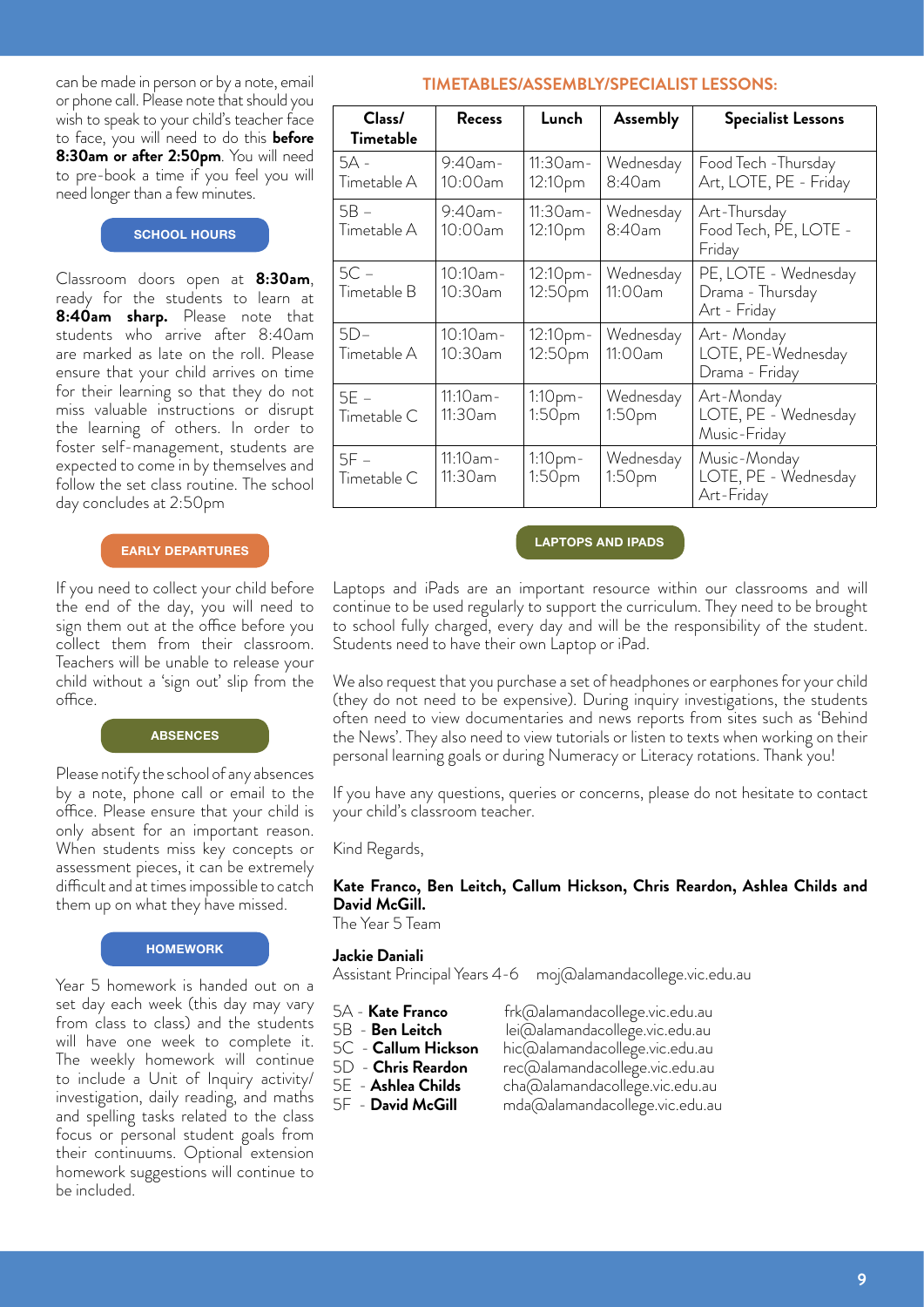Working towards Level 6, students explain how ideas are expressed in artworks they make and view. They demonstrate the use of different techniques and processes in planning and making artworks. Students use visual conventions and visual arts practices to express ideas, themes and concepts in their artworks. Students describe the influences of artworks and practices places on their art making. They describe how artworks that they make and view can be displayed to express and enhance meaning. Students describe and identify how ideas are expressed in artworks from different contemporary, historical and cultural contexts.

This Term in Art, we celebrate Book Day by choosing a book for each year level, focusing on the illustrations and the effect that artwork has on telling the story. Grade 5 students will be inspired by a series of books created by Jackie French and Bruce Whatley. The series is based on natural disasters that have occurred within Australia and depicts the impact they have had on the environment and the people living in the areas affected.

To demonstrate their understanding of how authors, use Illustrations to help create a narrative in picture story books, students will interpret their understanding of the 3 different books by completing a series of artworks. This unit is designed to build on the student's ability to interpret the images presented as well as the processes used when creating an artwork.

Students will present 2 finished pieces, representing natural disasters through the use of paints and inks and a special paper that allows for movement in the medium, called Yupo paper.

Along with their PYP inquiry topic, the PYP Learner Profile will be used to guide the children to understand how good learners learn and therefore take responsibility for their learning in the art room. The Learner Profile encourages all children to be inquirers, knowledgeable, thinkers, communicators, principled, open-minded, caring, risk-takers, balanced and reflective.

**Miss O'Toole, Miss Cicivelli & Miss Hendry**

At Level 5, students will be refining and expanding their range of skills, and performing them with increasing precision, accuracy and control. They continue to work collaboratively in

groups; designing and modifying games and sharing responsibilities within a team structure. Students begin to observe and give constructive feedback of skill performance to their peers, using checklists and video analysis.

Students will begin this Term with a Gymnastics Unit, as they practise and refine their strength, flexibility and coordination skills through balances, rotations, jumping and landing and floor exercises. Students are encouraged to be risk takers by challenging themselves to perform new and unfamiliar skills. They will be given the opportunity to showcase their creativity by developing and performing their own gymnastics routine. Thereafter students will commence a Basketball unit, applying their skills in complex game scenarios.

Students are encouraged to be thinkers and inquirers as they seek to develop and implement their own strategies in competitive situations.

Throughout every PE lesson, students are expected to display the PYP Learner Profile and Attitudes to ensure that each student takes responsibility for their own learning and is respectful to the learning of others. We encourage all students to be risk-takers, inquirers, open-minded, effective communicators, caring and reflective during PE.

At Alamanda College, we aim for maximum participation in PE and ask for students to bring suitable footwear, a jumper and drink bottle to all PE classes. If your child cannot participate in a PE lesson, then please send them to their PE teacher with a signed note outlining the reason for their non-participation.

# **PE Team**

#### **CHINESE-MANDARIN**

At level 5, students will begin to expand their social networks, experiences, and communication skills in their first language and in Chinese. Through teacher modelling and guidance, students are supported to participate in tasks that recycle and extend Chinese knowledge. Students are working towards identifying and recognising how relationships and context can affect interactions, and that variations exist within the Chinese spoken and written language.

During Term 3, students will learn about occupations, as part of the Transdisciplinary Theme "How the world works". They will learn how to name some common occupations in Chinese. They will practise naming the focused vocabulary in Chinese with accurate tones and intonations. Students will also be introduced to the sentence structure "我想要做一位。。。", to express what they wish to be in the future. Linked to the topic of Family, they will practise explaining their parents'/ careers' occupations verbally or by writing it in Chinese. Towards the end of Term 3, students will acquire knowledge of the Mid-Autumn Festival (also known as the Moon Festival), which occurs in October this year. After learning about



**ART PHYSICAL EDUCATION**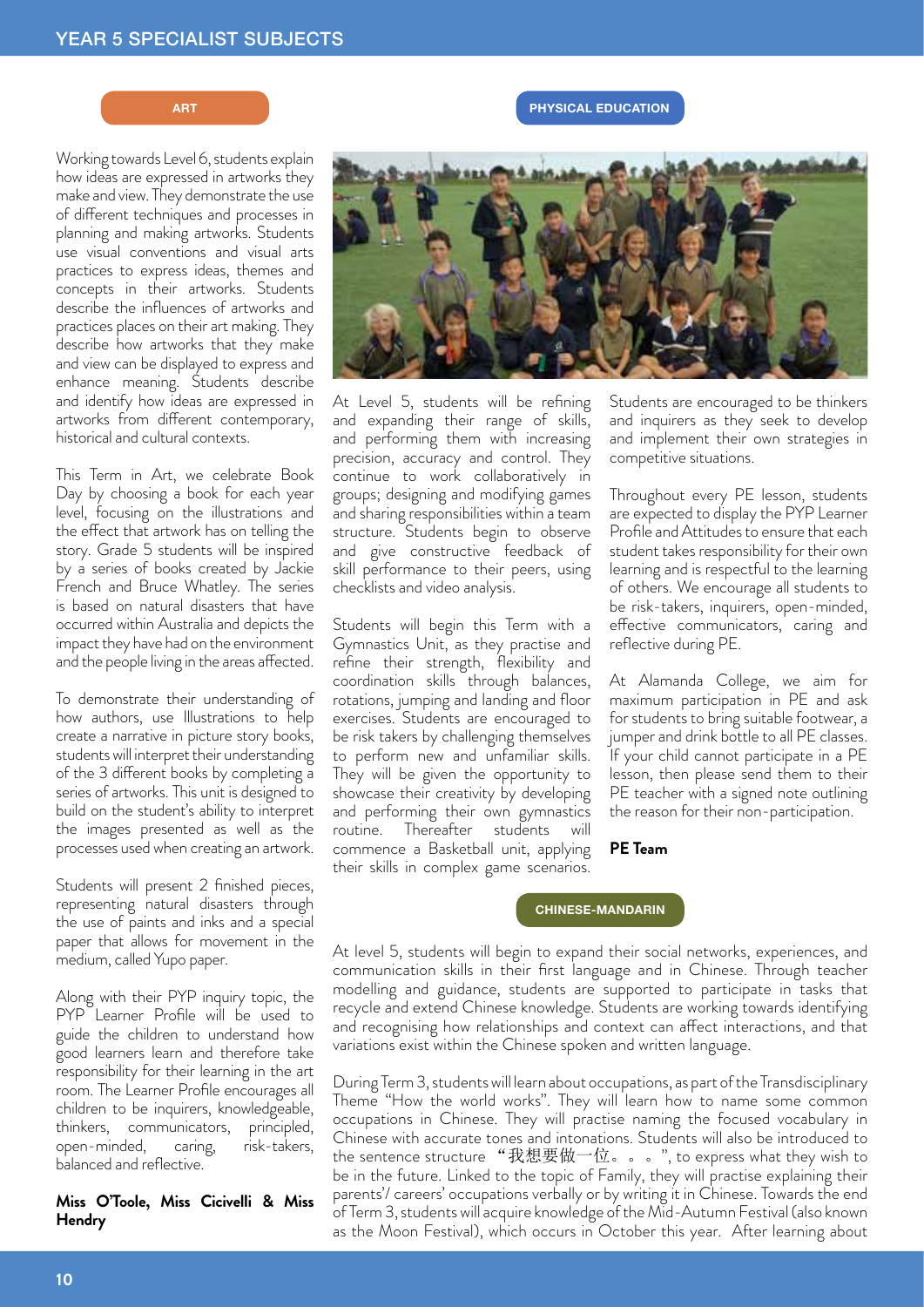this cultural topic, students will be able to explain the origin of the festival and the meaning behind the celebration.

In learning and consolidating this topic, students will practise speaking and reasoning skills when they are learning as a whole class and working in teams. Students will have opportunities to participate in group learning, whole class games, as well as pairing up activities. They will also work independently with or without digital technology to practise listening, reading, writing and speaking in Chinese.

Students are encouraged to inquire, think, reflect, communicate, and cooperate. Slightly challenging tasks will be assigned to students in order to build up confidence and positive attitudes when learning. In class, the activities will reflect the attributes of Learner Profile. The PYP attitudes of curiosity, commitment, enthusiasm, and creativity are incorporated in teaching and learning.

#### **LOTE Teachers**

**FOOD TECHNOLOGY**

**Central idea:** Human health depends on the choices we make

**Lines of Inquiry:** Different cooking skills and flavour combinations – the nutritious value

During this term in Food Technology, the Grade 5/6 students will be developing their knife skills alongside of building their understanding of flavour combinations. The students will learn a technique one week and then the following week they will apply their understanding by preparing a dish that demonstrates their understanding. Additionally, students will learn how to read a recipe and how to follow the instructions. During every session the students will be required to bring along their iPad as they will be recording their learning each week using applications such as Explain Everything. This application allows students great freedom in how they express themselves and demonstrate their understanding. For example, students can use voice recording, movies, photos and screen pointers to make their

presentation more engaging. At this stage the students will be encouraged to evaluate their learning and decide on what flavour combinations work, where and why.

Towards the end of the Term the students will have the opportunity to create their own recipe design. Throughout the Term, students will be encouraged to participate in conversations around healthy balanced choices. And that all foods are to be consumed in moderation, as too much of a good thing can sometimes have negative consequences. The aim is to also prepare students for Secondary School as they use a design based program there. I strongly encourage students to practise their skills at home, so wherever you can give your child the opportunity to assist in the kitchen. But most importantly ensure that they also clean up afterwards. I encourage experimentation as it helps develop creativity.

# **Mrs. Sylaidos**

In Grade Five, students apply and develop their arts knowledge by exploring processes and ways to communicate concepts arising from their personal experiences and from the world around them. Students consider the purpose and audiences of their arts works as they experiment with various ways of presenting works in a range of arts forms, and begin to evaluate and refine their work in response to feedback. Students discuss the possibilities of communicating without words then create performances based on image, to suggest what may have happened before and after what is depicted in the image.

**DRAMA**

During our first focus for the program, students will be creating their own commercials; incorporating both dramatic and persuasive elements. Students will be researching how different commercials sell their product, and use the process of script writing, rehearsal and performing to produce a film on their iPads. To create the commercials students will work cooperatively and confidently to express ideas. Students will work in both small groups and as a whole class to collaborate, and give constructive feedback to one another.

Later this year, the Grade Five students will have the opportunity to participate in the Middle Years Musical of 'Dr Seussical, The Musical'. Students will be able to experience theatre crafting, ensemble rehearsal and perform for the greater College community in the Alamanda College Theatre.

The students will continue to be encouraged to develop the PYP Learner Profile attributes of being risk-takers; approaching new ideas confidently and creatively; and being inquirers, enjoying their learning and being naturally curious about the activities they are undertaking.

#### **Mr. Sean Moran**



At Level Four, students will develop their ability to communicate with voice and instruments during a 13-week program. In Music, students will learn the importance of music in our lives with our Unit "Why Music Matters".

Through pitched and non-pitched instruments, movement, games, singing, and rhythmic exploration, students at Level Four will develop their own innate musical talents in a way that is immediately successful and rewarding. To build a sense of belonging, students will collaborate together with voice and movement using ribbons and scarves. Rhythmic skills and co-ordination will be taught as they participate in parachute movement activities and fun games.

Students will understand how rhythm and melody can be used to express thoughts and feelings. Throughout the program, they will collaboratively learn how to sing "True Colours" and "In The Jungle" with percussion instruments, ukuleles, and xylophones. With the use of the Primary Years Program Attitudes, students will learn how to manage impulsivity, and use a growth mindset to achieve personal goals in Music.

#### **Mrs. Donna King**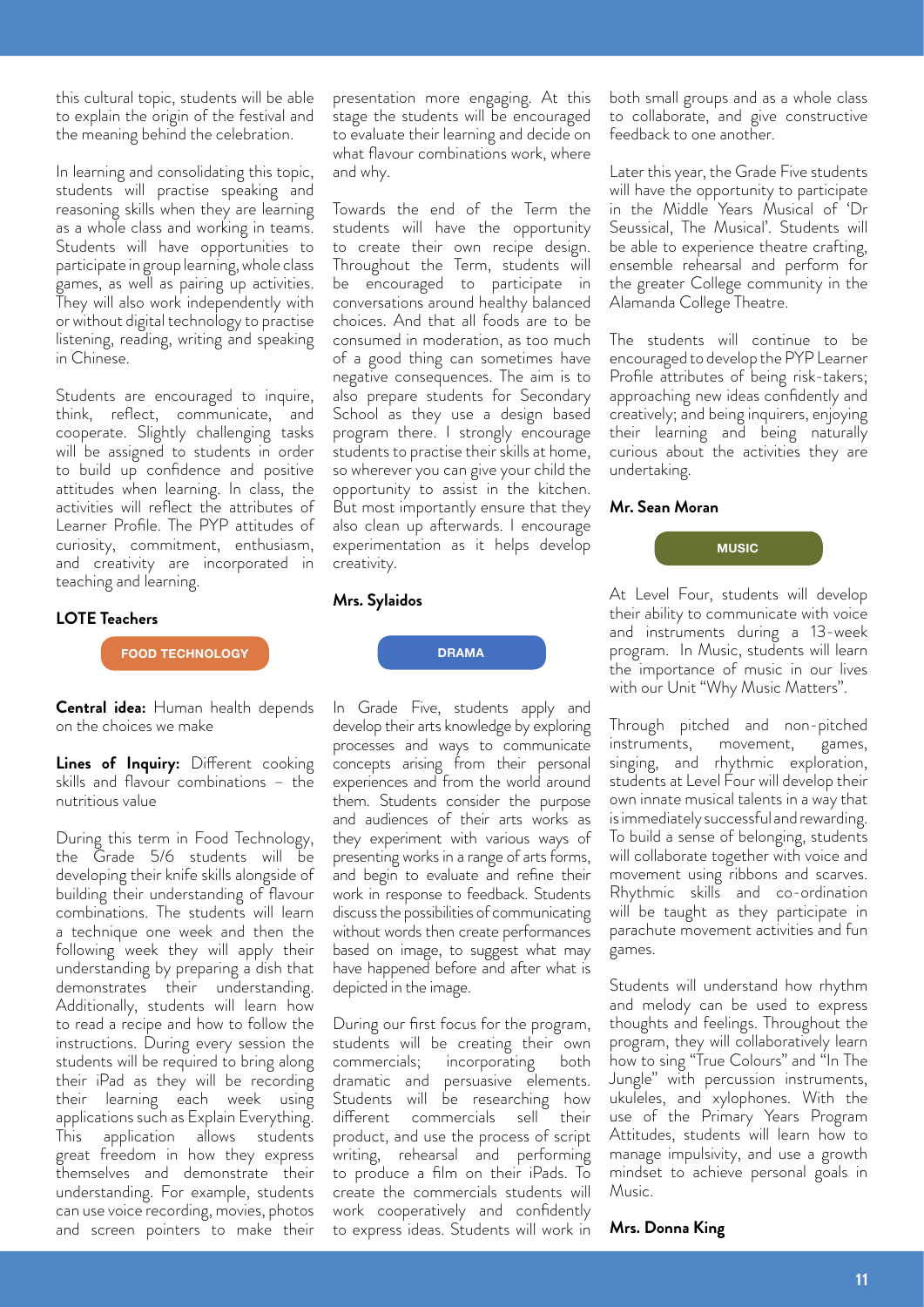# **YEAR 6 CURRICULUM OVERVIEW TERM 3 2017**

Dear Parents/Caregivers,

The main focus for Term 3 is our Grade 6 exhibition which will take place for the first 6 week of the term with the final presentation for the community ending their journey. Students will then lead into the Year 6 camp heading to Tasmania.

Furthermore, the students will continue their involvement in the leadership groups which occur every Tuesday afternoon. During these sessions, students are being taught the necessary skills in order to become a leader in their chosen field.

# **Assistant Principal for Year 6**

**Jackie Daniali 6A classroom teacher: Mr Matt Dean 6B classroom teacher: Mr Michael Nicolaides 6C classroom teacher: Ms Connie Vakaloudis 6D classroom teacher: Mr Patrick Nelson 6E classroom teacher: Ms Leisa Hockley** 

# **Art teachers**

**Timetable A - Amy Cicivelli Timetable B - Kyra Hendry Timetable C - Caili O'Toole** 

#### **LOTE teachers:**

**Timetable A = Tiffany Zhang Timetable B = Rida Su Timetable C = Wen Men Li**

**Food Technology teacher: Niki Sylaidos**

**Sports teachers Timetable A = Daniel Grey Timetable B = Danni Livori Timetable C = Jaimee Plumb**

**Drama teacher: Sean Moran Music teacher: Donna King**

# **6A SPECIALIST TIMETABLE**

Wednesday: LOTE Thursday : PE Friday: ART & FOOD (MUSIC)

### **6B SPECIALIST TIMETABLE**

Wednesday: DRAMA (FOOD) & ART Friday: LOTE & PE

# **6C SPECIALIST TIMETABLE**

Wednesday: ART & DRAMA (FOOD) Friday: PE & LOTE

# **6D SPECIALIST TIMETABLE**

Wednesday: MUSIC (DRAMA) Thursday : ART Friday: LOTE & PE

# **6E SPECIALIST TIMETABLE**

Wednesday: ART Thursday : MUSIC (DRAMA) Friday: LOTE & PE

Students are allowed to wear their sports uniform on designated PE Class and Friday School Sport.

Students are also allowed to wear the Grade 6 Polo ONLY on a Tuesday

# **UNITS OF INQUIRY**

# **Transdisciplinary Theme: How The World Works**

Within this inquiry, students will be participating in the grade 6 Exhibition, where they will be concluding and showcasing their PYP learning as their primary school journey comes to an end.

Throughout the Exhibition process, students will be grouped based on their areas of interest exploring topics relating to medical science, production, communication, transport and natural laws.

Students will create their own Central Ideas as well as develop their own lines of inquiry, while also selecting a key concept to focus their inquiry perspective on. Students will follow their investigations through the inquiry cycle, finding out new

# **IMPORTANT DATES**

**Community Exhibition Presentation** 23rd August

> **Book Day** 25th August

**Grade 6 Camp Group 1** 27th – 30th August, 2017

**Grade 6 Camp Group 2** 29th – 1st September, 2017

**Last Day of Term 3**  22nd September, 2017

**First Day of Term 4**  9th October, 2017

things, going further with their knowledge and taking action by thinking global and acting local.

The Exhibition will come to a close on Wednesday the 23rd of August, where the school will be open to parents and the community to come and view the students learning, and celebrate in their successes as a PYP learner.

# **Transdisciplinary Theme: Where We Are In Place And Time**

The relationships between and the Interconnectedness of individuals and civilizations, from local and global perspectives.

#### **Central Idea:**

Colonisation contributes to the form of a nation.

# **Lines of Inquiry:**

Australia's convict history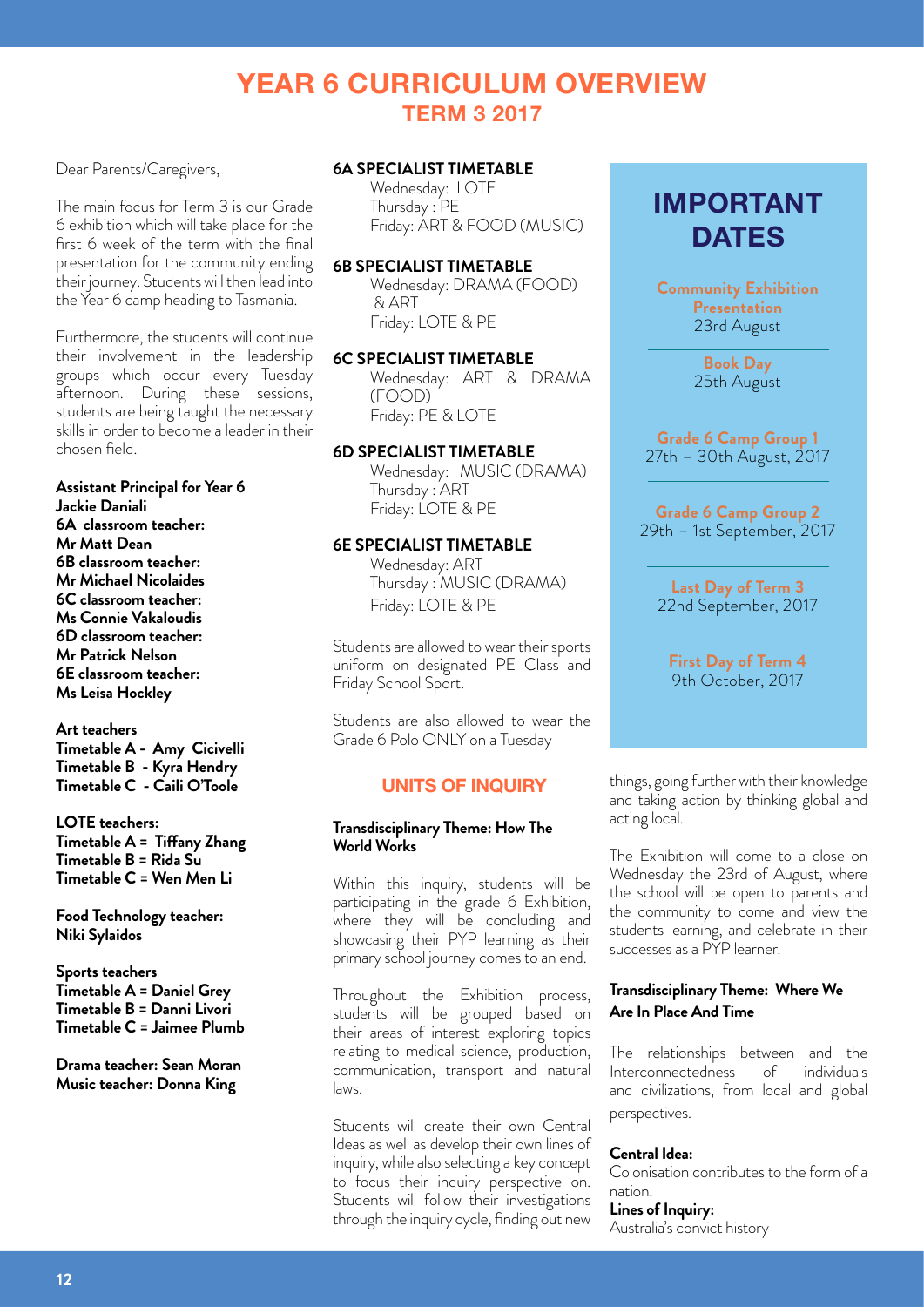The development of Australia as a nation (timeline)

The relationship between Australia's indigenous people and first settlers Social, economic & political factors leading to colonisation

#### **Key Concepts:**

Causation and Reflection

**LITERACY** 

To link with our Unit of Inquiry, our Reading and Writing focus will be on the skills and knowledge needed to best demonstrate an understanding of the Central Idea. Goals from WA First Steps continuums are set and students will be teamed up according to their reading interests and goals, to work with teachers in small groups. Goals will be reassessed during student-teacher conferences and reflected upon daily.

#### **Reading and Writing EXTENDED RETELL**

Throughout this Unit of Inquiry, students will be focusing on Extending Retells through the author study of Shaun Tan. Students will be expected to **UNDERSTAND** that texts can involve altering/extending the beginning or ending using narrative writing techniques. We wants our students to **KNOW** the strategies for summarising content within a text, the structure for narrative writing, the correct use of language features such as show - don't tell, and dialogue and captivating leads. As part of the **DO** process we expect them to read and summarise a text with concise details, including relevant information and ignoring irrelevant content. Students need to create different beginnings/ endings for a text, or extend the ending beyond the author's writing.

### **Reading and Writing – INFORMATIONAL WRITING**

During writing sessions, students will be working individually to complete either Informational Texts or Informational Reports to link in with their Line of Inquiry for their Exhibition. Throughout this process we expect our students to **UNDERSTAND** that the purpose of Informational Writing is to inform an audience about a specific topic through factual evidence. We want our students to **KNOW** the difference between an

Informational Report and Informational Text, the correct structure for Information Reports and Text (glossaries, subheadings, topic sentences, captions and table of contents. They will be required to **KNOW** the associated language features for Informational Text along with knowing how to inform an audience. As part of the **DO** process we expect them to construct an Informational piece of writing in the form of a text or report, applying the correct structure and language features in order to inform an audience.

#### **NUMERACY**

During numeracy lessons, students will work with their teachers to set individual goals from the Victorian Curriculum. Students will work on these goals in teacher-led focus groups and when making use of a wide range of digital resources. Students will work independently and collaboratively in small groups to enhance and share their learning. This term we will begin with a learning focus on chance, before later focussing on location. Our units on chance and location and transformation also provide students with an opportunity to practise their general number skills. Throughout these learning experiences, students will continue to build their arithmetic skills and their understandings of fractions, decimals and percentages and negative numbers in the authentic contexts of solving problems related to chance and location.

#### **CHANCE**

When learning about chance, students will UNDERSTAND that likelihoods can be quantified as a value between zero and one and that observed data can

be used to predict what may happen. Students will KNOW the correct terminology for describing probability, the different ways that probability can be expressed and the difference between observed and theoretical probability. Students WILL BE ABLE TO conduct chance experiments and describe the expected probability of their possible outcomes, they will also be able to express probability values as fractions, decimals and percentages and describe relational probability.

#### **LOCATION**

When learning about location, students will **UNDERSTAND** that location can be precisely described on a twodimensional plane and that points and shapes can be transformed according to certain rules. Students will **KNOW**  how to use a Cartesian plane and coordinates and the correct terminology for describing symmetry, reflections, rotations and enlargements. Students WILL BE ABLE TO place points on a Cartesian plane according to precise directions, apply transformations of shapes on a Cartesian plane and use appropriate terminology to describe these transformations.

#### **NUMBER**

Through their learning about the concepts above, students will simultaneously be focussed on their constant practise and development of their number skills. In particular, students will require practise with fractions, decimals and percentages when working with chance and a strong understanding of negative numbers when working with cartesian planes. At all times, students will be making use of and developing their skills with addition, subtraction, multiplication and division

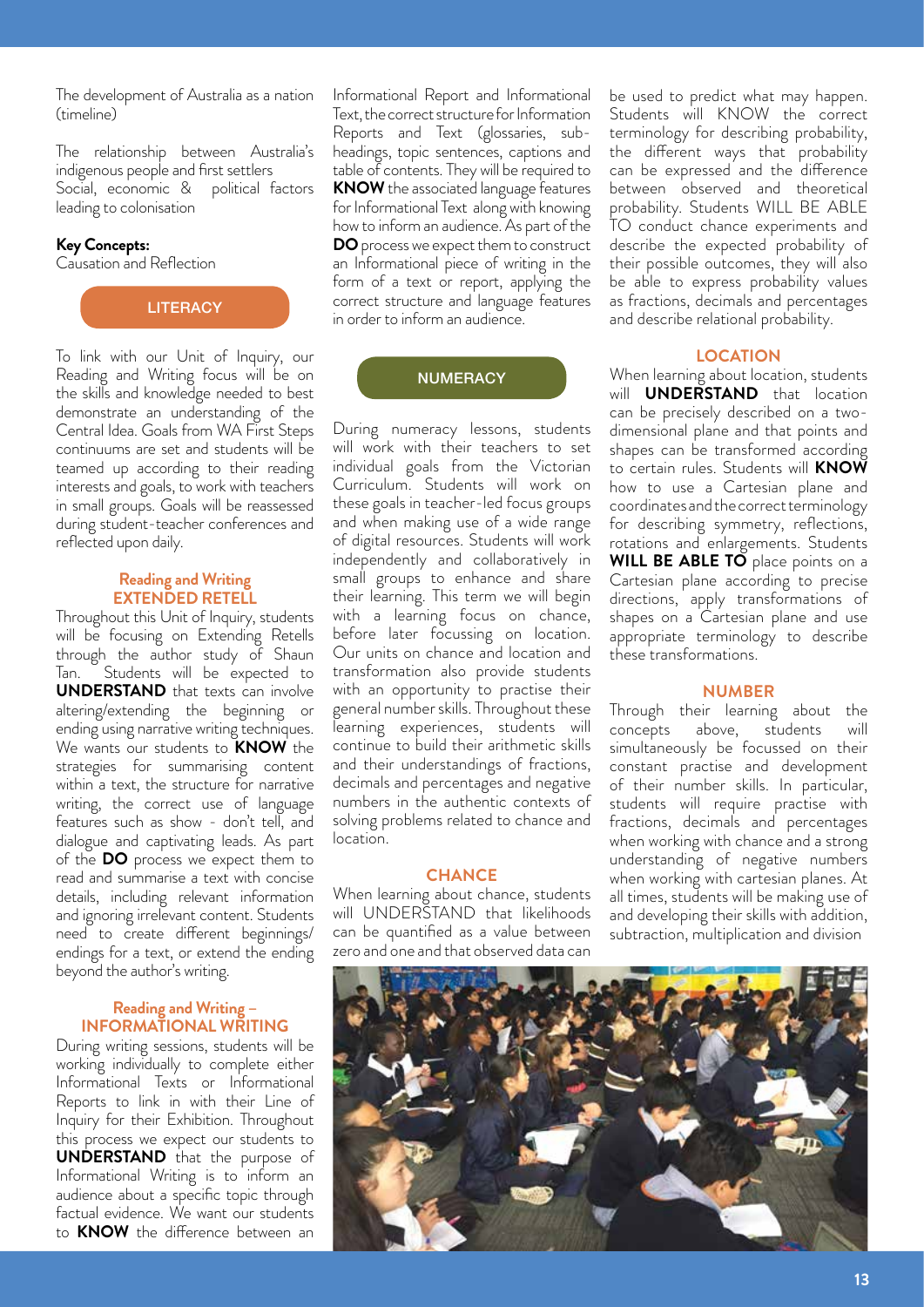# **HOMEWORK**

Homework is set for students to practice a new skill, or develop their understanding of the content that is being taught within the classroom. Short, quality, purposeful homework tasks make a difference to fostering good lifelong learning and study habits. Students are encouraged to identify people within their home or family that can be their homework helpers, and plan out their weekly homework tasks in order to manage their time effectively throughout the week. Students should create a timetable to help with balancing their time spent on extracurricular activities, with time spent on homework tasks, which can be referred to regularly by teachers and parents in order to monitor progress and provide help when needed.

# **RESTORATIVE PRACTICES**

Alamanda College is committed to the process of Restorative Practices, which assists teachers, students and parents with building, maintaining and restoring relationships. Restorative Practices helps to build capacity to enable students to self regulate their behaviour, and contributes to the overall improvement of learning outcomes across the school. Within the classroom, students are maintaining healthy relationships with each other and with their teachers through mutual understanding and respect. When conflict or issues arise, students are encouraged to communicate and express their concerns, while reflecting on their actions and how they can improve the situation for themselves and others. These practices will be reflected in classroom Essential Agreements, and be referred to throughout the year.

# **ROBOTICS**

Robotics provides a highly engaging medium for creativity, critical thinking, collaboration and communication through the four essential skills for learning and ICT within a curriculum context. This inclusion of robotics promotes independent learning through an inquiry-based approach where our students are encouraged to



collaborate and be creative in solving open ended challenges.

Through the use of robotics in the classroom our students are:

- Learning the basic features of all the different types of robots and programming software,
- Building and or using a basic robot and participating in guided and open ended robotics challenges,
- Documenting solutions to challenges and reflecting upon them.

Alamanda College is committed to ensuring that our students are exposed to the new state of the art equipment and technology. This means that we have all different types of coding and robotic technology being distributed through classrooms on assigned timetables.

The coding and robotic technology for the Year 6 cohort are the Lego EV3 Mindstorm.

If students are not interested in what they are doing, they will never develop the intrinsic motivation needed to push their learning. Students will work towards the minimum unless they are engaged and challenged. Teaching robotics provides the perfect platform to accomplish this goal and create a learning environment in which students are receiving individual acceleration and enrichment.

#### IPADS/MACBOOKS

iPads and Macbooks are an integral part of the classroom program, as they strongly support individual goal setting, and research. Please ensure that iPads and Macbooks are charged overnight, as due to healthy and safety students are unable to charge their devices at school.

Please note that staff have 48 hours to reply to an email.

A friendly reminder about bringing in a box of tissues for the classroom – your support is very much appreciated!

Terms 2 and 3 school hats are not compulsory. Students are to wear a winter school uniform. We encourage your child to bring a water bottle daily which is to be placed on their school desks.

We look forward to seeing you at the three way conferences where your child will present their digital portfolio.



As of this Term, ALL notes must be sent through to the classroom teacher and these will then be passed on to the office. It is important that classroom teachers are handed notes directly so that they can be checked off as they are returned.

If you have any concerns, please do not hesitate to contact your child's classroom teacher.

|                                      | Matt Dean = dem@alamandacollege. |              |      |  |  |  |
|--------------------------------------|----------------------------------|--------------|------|--|--|--|
| vic.edu.au                           |                                  |              |      |  |  |  |
|                                      | Michael Nicolaides =             |              | nic@ |  |  |  |
|                                      | alamandacollege.vic.edu.au       |              |      |  |  |  |
| Leisa Hockley = hol@alamandacollege. |                                  |              |      |  |  |  |
| vic.edu.au                           |                                  |              |      |  |  |  |
| Patrick Nelson                       |                                  | $\sim$ $\pm$ | nep@ |  |  |  |
|                                      | alamandacollege.vic.edu.au       |              |      |  |  |  |
| Connie Vakaloudis                    |                                  |              | vak@ |  |  |  |
| alamandacollege.vic.edu.au           |                                  |              |      |  |  |  |

#### Kind regards,

**Michael Nicolaides, Leisa Hockley, Matt Dean, Patrick Nelson and Connie Vakaloudis.**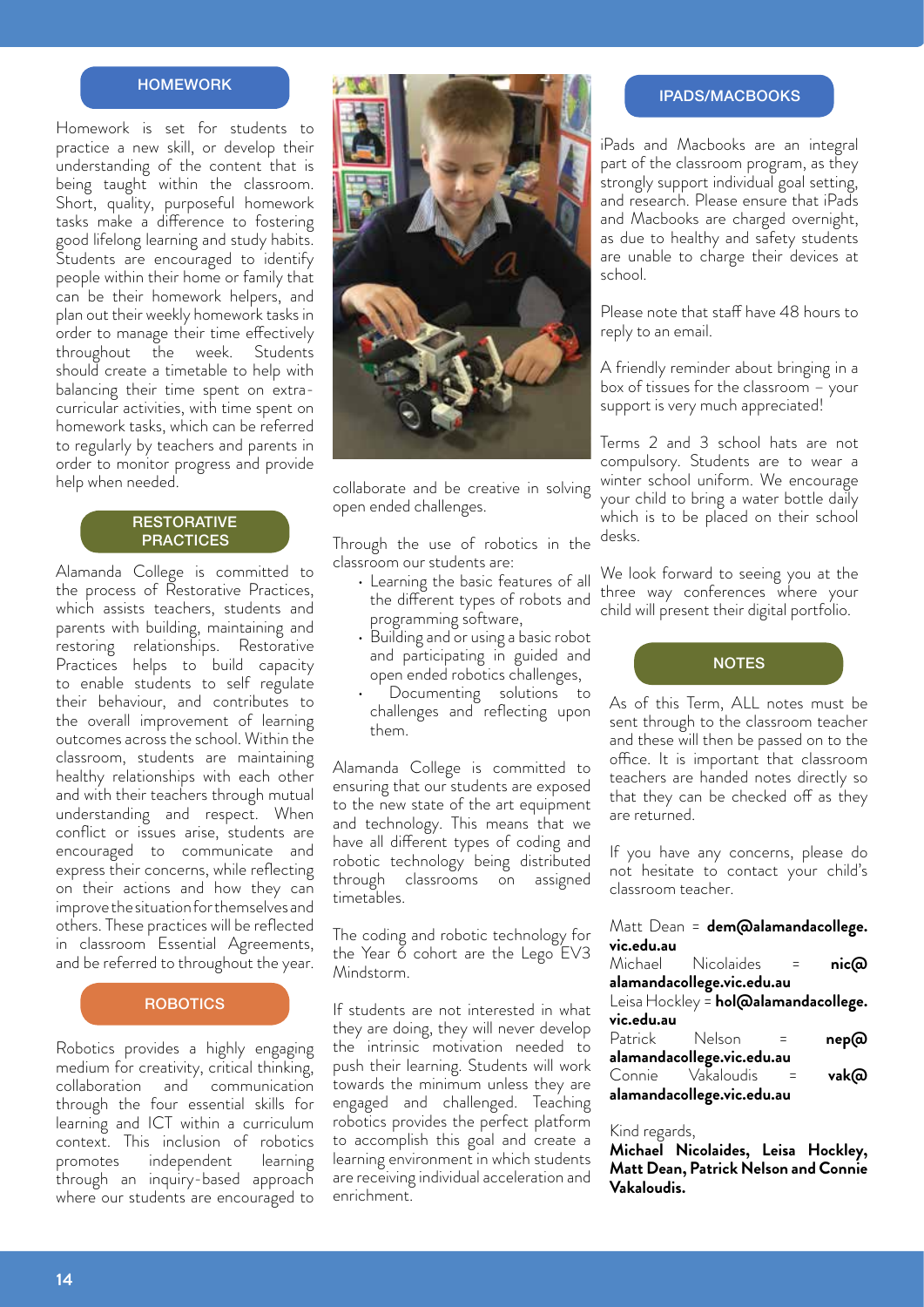# YEAR 6 SPECIALIST SUBJECTS





Working towards Level 6, students explain how ideas are expressed in artworks they make and view. They demonstrate the use of different techniques and processes in planning and making artworks. Students use visual conventions and visual arts practices to express ideas, themes and concepts in their artworks. Students describe the influences of artworks and practices places on their art making. They describe how artworks that they make and view can be displayed to express and enhance meaning. Students describe and identify how ideas are expressed in artworks from different contemporary, historical and cultural contexts.

This Term in Art, we celebrate Book Day by choosing a book for each year level, focusing on the illustrations and the effect that artwork has on telling the story. Grade 6 students will be inspired by a range of books and comics depicting the art of Manga and Anime. Series and comics such as Pokémon and Dragon Balls Z, will demonstrate the style and unique images that make up the Manga phenomenon.

To demonstrate their understanding of the distinctive style of Manga Art and its origins, students will be presented with a design brief, much like if they were working with a client and they were the designer. In doing so, students will develop their drawing skills through a series of developmental activities with the objective being to design their own Anime character.

Students will present a final character drawing and be encouraged to challenge

themselves by also presenting it using technology where possible.

Along with their PYP inquiry topic, the PYP Learner Profile will be used to guide the children to understand how good learners learn and therefore take responsibility for their learning in the art room. The Learner Profile encourages all children to be inquirers, knowledgeable, thinkers, communicators, principled, open-minded, caring, risk-takers, balanced and reflective.

# **Miss O'Toole, Miss Cicivelli & Miss Hendry**

At Level 6, students will be refining and expanding their range of skills, and performing them with increasing precision, accuracy and control. They continue to work collaboratively in groups; designing and modifying games and sharing responsibilities within a team structure. Students begin to observe and give constructive feedback of skill performance to their peers, using checklists and video analysis.

Students will begin this Term exploring the rules, skills and strategies used in the sport of European Handball. Students will refine their skills and develop and implement their own strategies through a series of minor game activities. Students are encouraged to be open-minded as they explore a new and unfamiliar sport and to be knowledgeable as they transfer their skills from similar sports to improve their performance.

Thereafter, students will commence a health-related fitness unit. Students will inquire into the different types of fitness, methods for assessing fitness and strategies to improve fitness levels. They will reflect on how improved fitness can benefit our lives and participate in a series of activities aimed to improve their fitness levels.

Throughout every PE lesson, students are expected to display the PYP Learner Profile and Attitudes to ensure that each student takes responsibility for their own learning and is respectful to the learning of others. We encourage all students to be risk-takers, inquirers, open-minded, effective communicators, caring and reflective during PE.

At Alamanda College, we aim for maximum participation in PE and ask for students to bring suitable attire, a jumper and drink bottle to all PE classes. If your child cannot participate in a PE lesson, then please send them to their PE teacher with a signed note outlining the reason for their non-participation.

Thank you,

**PE Team** 

#### CHINESE MANDARIN

PHYSICAL EDUCATION At Level 6, students describe and give information about themselves, their preferences and interests. They use simple questions and seek clarification, Through teacher modelling and guidance, they produce short informative texts about themselves. They recognise the features of the Chinese writing system and apply their knowledge of the formation of characters in their own writing.

> During Term 3, students will inquire into the unit "Identity". A range of topics, including their name, age, family, nationality, language spoken at home, and interests, will be embedded into the unit. They will create a name tag displaying their Chinese name and will use their Chinese name frequently throughout the unit. Students will participate in various learning games, such as "Taking over the World" to practise naming country names in Chinese, and "Do We Have the Same Interests?" to translate the common English words into Chinese. They will be encouraged to explore how to look up new words and phrases in the Chinese dictionary online, to cater for their different learning focuses. Students will be exposed to a series of video clips to reinforce the use of simple questions to ask people's name, age, nationality, etc.

> During LOTE classes, students are provided with tasks that will challenge them to develop and increase their confidence, and other positive attitudes of learning and the Learner Profile. Activities will encourage students to inquire, think critically, reflect, communicate, take risks and cooperate. The PYP attitudes of curiosity, commitment, open-mindedness, and enthusiasm are embedded in teaching and learning.

#### **LOTE Team**